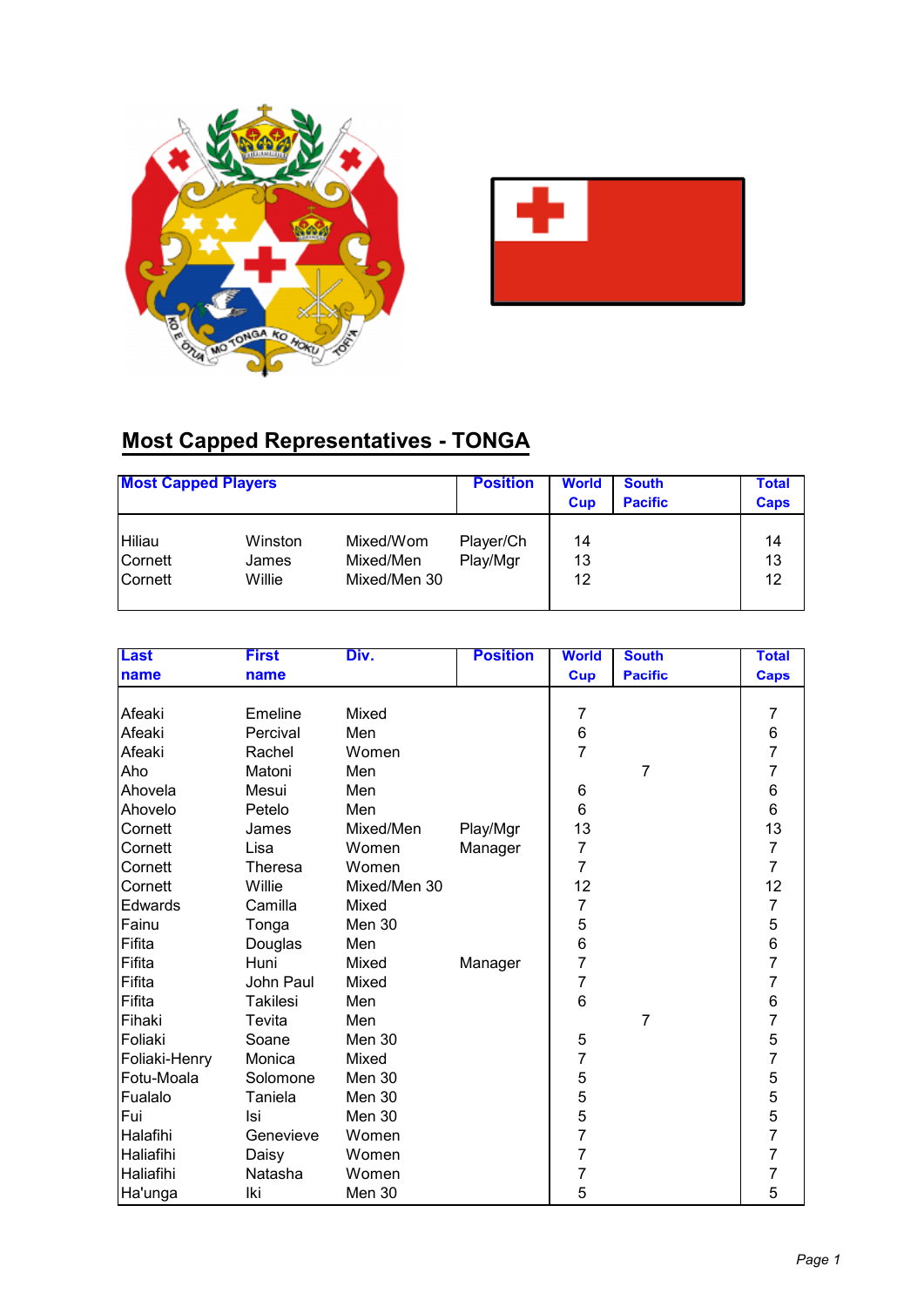| <b>Last</b>      | <b>First</b>   | Div.       | <b>Position</b> | <b>World</b>    | <b>South</b>                     | <b>Total</b>   |
|------------------|----------------|------------|-----------------|-----------------|----------------------------------|----------------|
| name             | name           |            |                 | <b>Cup</b>      | <b>Pacific</b>                   | <b>Caps</b>    |
| Ha'unga          | Tani           | Women      |                 | 7               |                                  | 7              |
| Henry            | Monica         | Mixed      |                 | $\overline{7}$  |                                  | 7              |
| Hiliau           | Fiona          | Women      |                 | $\overline{7}$  |                                  | $\overline{7}$ |
| Hiliau           | Raquel         | Women      |                 | $\overline{7}$  |                                  | $\overline{7}$ |
| Hiliau           | Winston        | Mixed/Wom  | Player/Ch       | 14              |                                  | 14             |
| Holakeituai      | Siaosi         | Men 30     |                 | 5               |                                  | 5              |
| Hufanga          | Sosaia         | Men        |                 |                 | $\overline{7}$                   | $\overline{7}$ |
| Invkihaangana    | Rbert          | Mixed      |                 | $\overline{7}$  |                                  | $\overline{7}$ |
| Kaifoto          | Fakaaofilani   | Men        |                 |                 | $\overline{7}$                   | $\overline{7}$ |
| Kanongata'a      | Ana            | Men 30     | Manager         | 5               |                                  | 5              |
| Kapinga          | Grace          | Men        | Manager         | 6               |                                  | 6              |
| Kata             | Stephen        | Men        |                 | 6               |                                  | 6              |
| King             | Alex           | Mixed      | Play/Coach      | $\overline{7}$  |                                  | $\overline{7}$ |
| King             | Karayn         | Mixed      |                 | $\overline{7}$  |                                  | $\overline{7}$ |
| Leka             | Teasha Lee     | Mixed      |                 | $\overline{7}$  |                                  | $\overline{7}$ |
| Letoa            | Lucky          | Men        |                 | 6               |                                  | 6              |
| Liutai           | Malika         | Men 30     |                 | 5               |                                  |                |
| Lo'Amanu         | Taniela        | Men        |                 |                 | $\overline{7}$                   | $\frac{5}{7}$  |
| Lolohea          | Kueli          | Men        |                 |                 | 7                                | $\overline{7}$ |
| Mafi             | Uatesoni       | Men        |                 |                 | $\overline{7}$                   | $\overline{7}$ |
| Maile            | Toutai         | Men        |                 |                 | $\overline{7}$                   | $\overline{7}$ |
| Manu             | Ana            | Women      | Masseur         | $\overline{7}$  |                                  | $\overline{7}$ |
| <b>Masters</b>   | James          | Men/Men 30 | Coach           | 6               |                                  | 6              |
| Matakaiongo      | Sione          | Men        |                 |                 | $\overline{7}$                   | $\overline{7}$ |
| Maukia           | <b>Brandon</b> | Mixed      |                 | $\overline{7}$  |                                  | $\overline{7}$ |
| Mumu Epati       | Maylyn         | Women      |                 | $\overline{7}$  |                                  | $\overline{7}$ |
| Nishi            | Minoru         | Mixed      |                 | $\overline{7}$  |                                  | $\overline{7}$ |
| Oto              | Sarah Lee      | Women      |                 | $\overline{7}$  |                                  | $\overline{7}$ |
| Pilisi           | Jannitta       | Women      |                 | $\overline{7}$  |                                  | $\overline{7}$ |
| Prescott         | Charles        | Men        |                 | 6               |                                  | 6              |
| Reweti           | Shaun          | Men        |                 | 6               |                                  |                |
| Sakisi           | Moimoi         | Mixed      |                 | $\overline{7}$  |                                  | $\frac{6}{7}$  |
| Santos           | Anthony        | Men 30     |                 | 5               |                                  | 5              |
| Sundin           | Kelli          | Mixed      |                 | $\overline{7}$  |                                  | $\overline{7}$ |
| <b>Tafea</b>     | Pinomi         | Mixed      |                 | 7               |                                  | 7              |
| Taimataora       | Tai            | Mixed      | Coach           | $\overline{7}$  |                                  | $\overline{7}$ |
| Talau            | Duke           | Men        |                 | 6               |                                  | 6              |
| Tanginoa         | Tupou          | Women      |                 | $\overline{7}$  |                                  | $\overline{7}$ |
| Tatafu           | Joyce          | Mixed      |                 | $\overline{7}$  |                                  | $\overline{7}$ |
|                  |                | Men        |                 | $6\phantom{1}6$ |                                  | 6              |
| Tausinga         | Douglas        | Men        |                 |                 |                                  | $\overline{7}$ |
| Toa              | Fetina         |            |                 |                 | $\overline{7}$<br>$\overline{7}$ | $\overline{7}$ |
| Tota'U<br>Tuifua | Samu           | Men        |                 | $\overline{7}$  |                                  | $\overline{7}$ |
|                  | Feofaaki       | Women      |                 |                 | $\overline{7}$                   | $\overline{7}$ |
| Tu'lfua          | Paula          | Men        |                 |                 |                                  |                |
| Tu'ifua          | Taiho          | Men 30     |                 | 5               |                                  | 5              |
| Tuita            | Tonga          | Mixed      |                 | $\overline{7}$  |                                  | $\overline{7}$ |
| Tukuafu          | Kapetau        | Women      | Manager         | $\overline{7}$  |                                  | $\overline{7}$ |
| Vaha'akolo       | Edward         | Men        |                 | $6\phantom{1}6$ |                                  | 6              |
| Vakalahi         | Tonga          | Men        |                 |                 | $\overline{7}$                   | $\overline{7}$ |
| Valele           | Pita           | Men        |                 | 6               |                                  | 6              |
| Williams         | Lisa           | Mixed      |                 | $\overline{7}$  |                                  | $\overline{7}$ |
| Wolfgram         | Stephen        | Mixed      |                 | $\overline{7}$  |                                  | $\overline{7}$ |
|                  |                |            |                 |                 |                                  |                |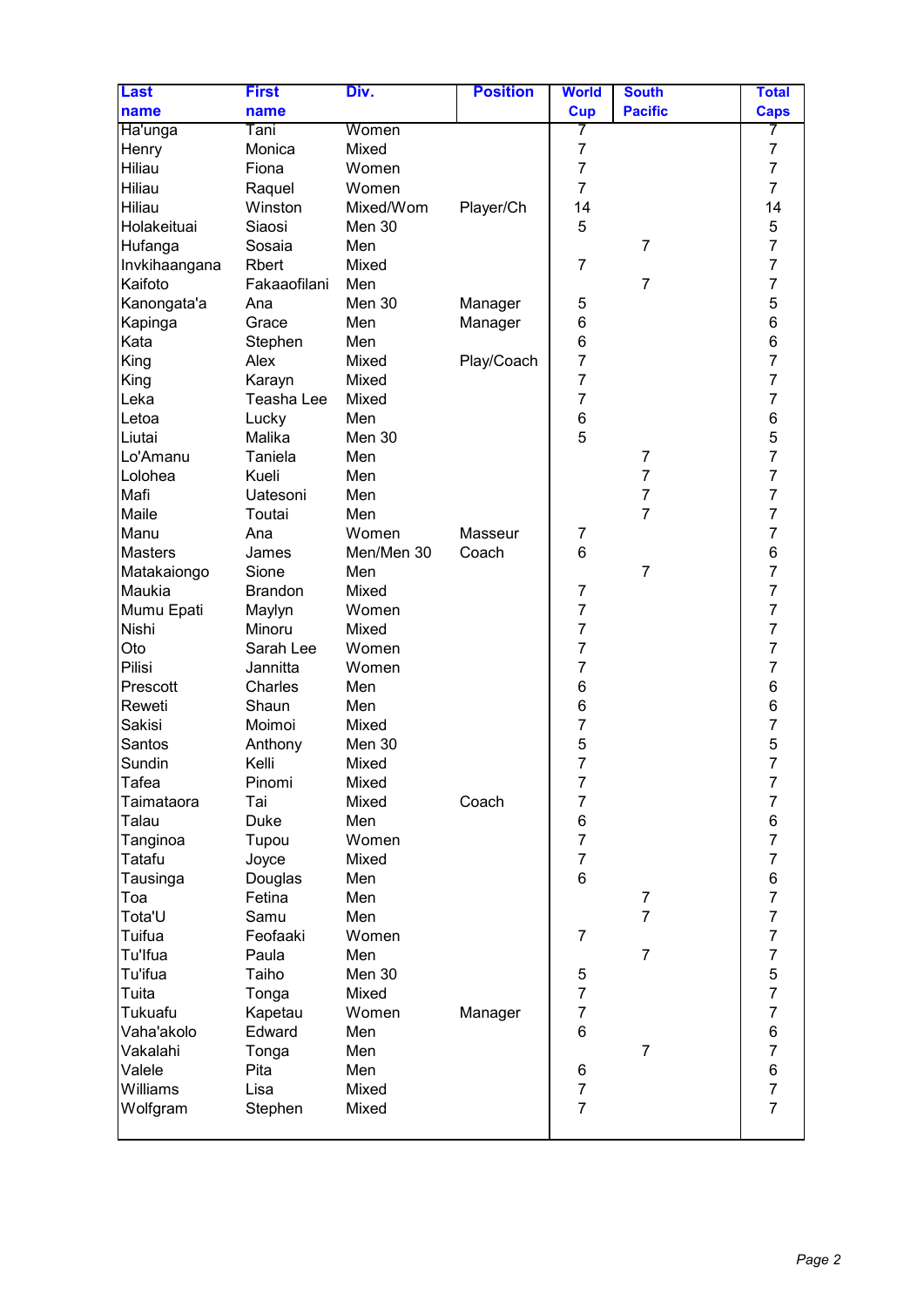## **World Cup Caps**

- 1988 Australia Men, Women, Mixed, Masters 1991 - New Zealand - Men Women, Mixed, M30, W27, M35 1995 - USA - Men Women, Mixed, M30, W27, M35 1997 - Australia - Men30, Women30, Mixed30, Men35, Men40 1999 - Australia - Men, Women, Mixed 1999 - Australia - Men30, Women30, Mixed30, Men35, Men40
- 2003 Japan Men, Women, Mixed, Men30, Men35
- 2007 South Africa Men, Women, Mixed
- 2007 South Africa Men30, Mixed30, Men35, Men40
- 2011 Scotland Men, Women, Mixed
- 2011 Scotland Men30, Mixed30, Men35, Men40

| <b>Most World Cup Representative Caps</b> |         |         |           |  | 1999 |    |
|-------------------------------------------|---------|---------|-----------|--|------|----|
| Hiliau                                    | Winston | Mix/Wom | Player/Ch |  |      | 14 |
| <b>Cornett</b>                            | James   | Mix/Men | Play/Mgr  |  |      | 13 |
| <b>Cornett</b>                            | Willie  | Mix/M30 |           |  | 5    | 12 |

| <b>Last Name</b> | <b>First Name</b> | <b>Division</b> | <b>Position</b> | 1995           | 1999           | <b>Total</b>   |
|------------------|-------------------|-----------------|-----------------|----------------|----------------|----------------|
|                  |                   |                 |                 |                |                |                |
| Afeaki           | Emeline           | Mixed           |                 | $\overline{7}$ |                | $\overline{7}$ |
| Afeaki           | Percival          | Men             |                 | 6              |                | 6              |
| Afeaki           | Rachel            | Women           |                 | $\overline{7}$ |                | $\overline{7}$ |
| Ahovela          | Mesui             | Men             |                 | 6              |                | 6              |
| Ahovelo          | Petelo            | Men             |                 | 6              |                | 6              |
| Cornett          | James             | Mix/Men         | Play/Mgr        | $\overline{7}$ | 6              | 13             |
| Cornett          | Lisa              | Women           | Mgr             | $\overline{7}$ |                | $\overline{7}$ |
| Cornett          | <b>Theresa</b>    | Women           |                 | $\overline{7}$ |                | $\overline{7}$ |
| Cornett          | Willie            | Mix/M30         |                 | $\overline{7}$ | 5              | 12             |
| Edwards          | Camilla           | Mixed           |                 | $\overline{7}$ |                | $\overline{7}$ |
| Fainu            | Tonga             | M30's           |                 | 5              |                | 5              |
| Fifita           | Douglas           | Men             |                 | 6              |                | 6              |
| Fifita           | Huni              | Mixed           | Mgr             | $\overline{7}$ |                | 7              |
| Fifita           | John Paul         | Mixed           |                 | $\overline{7}$ |                | 7              |
| Fifita           | <b>Takilesi</b>   | Men             |                 | 6              |                | 6              |
| Foliaki          | Soane             | M30's           |                 | 5              |                | 5              |
| Foliaki-Henry    | Monica            | Mixed           |                 | $\overline{7}$ |                | $\overline{7}$ |
| Fotu-Moala       | Solomone          | M30's           |                 | 5              |                | 5              |
| Fualalo          | Taniela           | M30's           |                 | 5              |                | 5              |
| Fui              | Isi               | M30's           |                 | 5              |                | 5              |
| Halafihi         | Genevieve         | Women           |                 | $\overline{7}$ |                | $\overline{7}$ |
| Haliafihi        | Daisy             | Women           |                 | $\overline{7}$ |                | $\overline{7}$ |
| Haliafihi        | Natasha           | Women           |                 | $\overline{7}$ |                | $\overline{7}$ |
| Ha'unga          | 'lki              | M30's           |                 | 5              |                | 5              |
| Ha'unga          | Tani              | Women           |                 | $\overline{7}$ |                | $\overline{7}$ |
| Henry            | Monica            | Mixed           |                 | $\overline{7}$ |                | $\overline{7}$ |
| Hiliau           | Fiona             | Women           |                 | $\overline{7}$ |                | 7              |
| Hiliau           | Raquel            | Women           |                 | $\overline{7}$ |                | $\overline{7}$ |
| Hiliau           | Winston           | Mix/Wom         | Player/Ch       | $\overline{7}$ | $\overline{7}$ | 14             |
| Holakeituai      | Siaosi            | M30's           |                 | 5              |                | 5              |
| Invkihaangana    | Rbert             | Mixed           |                 | $\overline{7}$ |                | 7              |
| Kanongata'a      | 'Ana              | M30's           | Mgr             | 5              |                | 5              |
| Kapinga          | Grace             | Men             | Mgr             | 6              |                | 6              |
| Kata             | Stephen           | Men             |                 | 6              |                | 6              |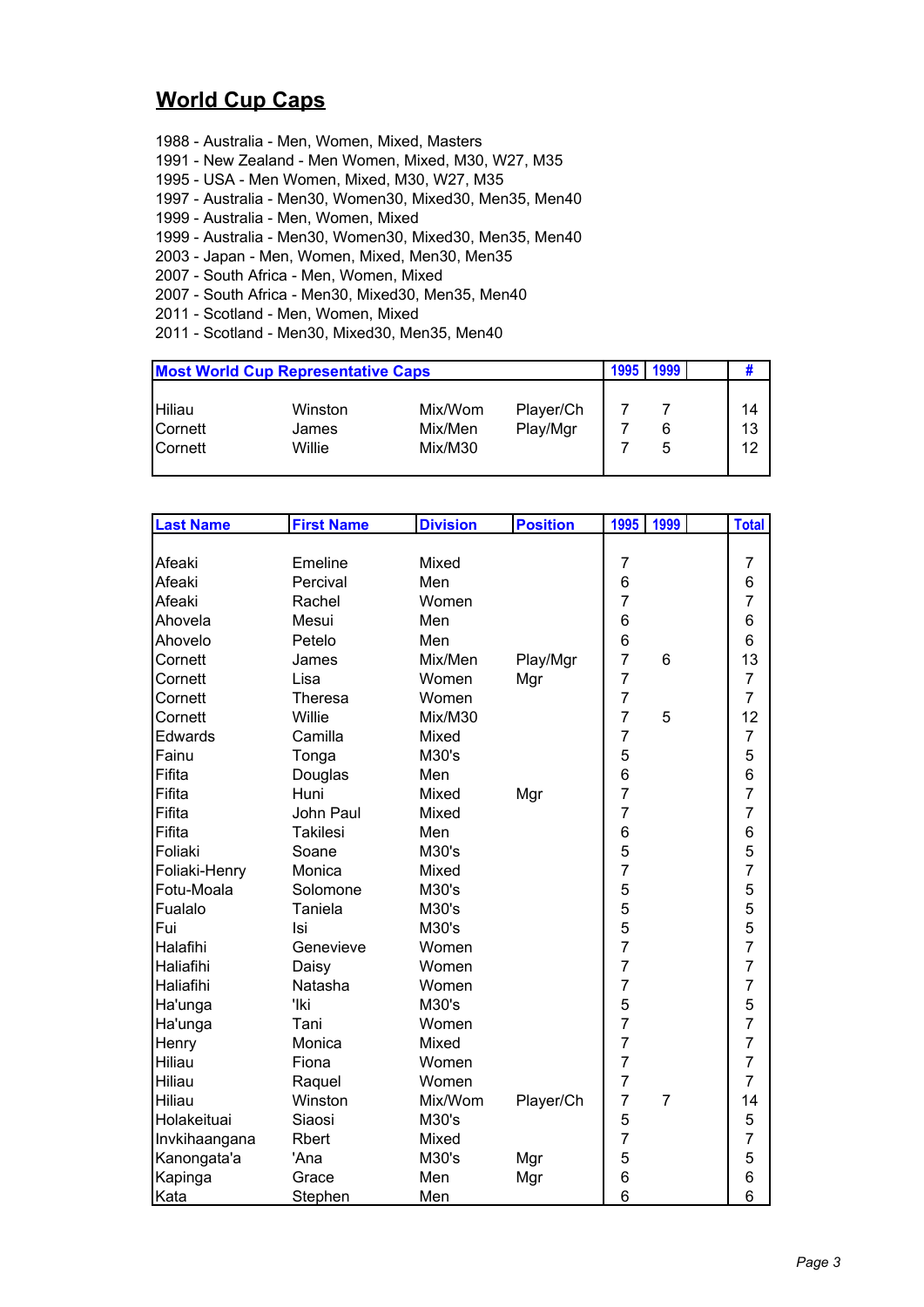| <b>Last Name</b> | <b>First Name</b> | <b>Division</b> | <b>Position</b> | 1995           | 1999 | <b>Total</b>   |
|------------------|-------------------|-----------------|-----------------|----------------|------|----------------|
| King             | Alex              | Mixed           | Play/Coach      | 7              |      | 7              |
| King             | Karayn            | Mixed           |                 | $\overline{7}$ |      | $\overline{7}$ |
| Leka             | Teasha Lee        | Mixed           |                 | $\overline{7}$ |      | $\overline{7}$ |
| Letoa            | Lucky             | Men             |                 | 6              |      | 6              |
| Liutai           | Malika            | M30's           |                 | 5              |      | 5              |
| Manu             | 'Ana              | Women           | Masseur         | $\overline{7}$ |      | $\overline{7}$ |
| <b>Masters</b>   | James             | Men/M30         | Coach           | 6              |      | 6              |
| Maukia           | <b>Brandon</b>    | Mixed           |                 | $\overline{7}$ |      | $\overline{7}$ |
| Mumu Epati       | Maylyn            | Women           |                 | $\overline{7}$ |      | $\overline{7}$ |
| Nishi            | Minoru            | Mixed           |                 | $\overline{7}$ |      | $\overline{7}$ |
| Oto              | Sarah Lee         | Women           |                 | $\overline{7}$ |      | $\overline{7}$ |
| Pilisi           | Jannitta          | Women           |                 | $\overline{7}$ |      | $\overline{7}$ |
| Prescott         | Charles           | Men             |                 | 6              |      | $\,6$          |
| Reweti           | Shaun             | Men             |                 | 6              |      | 6              |
| Sakisi           | Moimoi            | Mixed           |                 | $\overline{7}$ |      | $\overline{7}$ |
| Santos           | Anthony           | M30's           |                 | 5              |      | $\frac{5}{7}$  |
| Sundin           | Kelli             | Mixed           |                 | $\overline{7}$ |      |                |
| <b>Tafea</b>     | Pinomi            | Mixed           |                 | $\overline{7}$ |      | $\overline{7}$ |
| Taimataora       | Tai               | Mixed           | Coach           | $\overline{7}$ |      | $\overline{7}$ |
| Talau            | <b>Duke</b>       | Men             |                 | 6              |      | $\,6$          |
| Tanginoa         | Tupou             | Women           |                 | $\overline{7}$ |      | $\overline{7}$ |
| Tatafu           | Joyce             | Mixed           |                 | $\overline{7}$ |      | $\overline{7}$ |
| Tausinga         | Douglas           | Men             |                 | 6              |      | 6              |
| Tuifua           | Feofaaki          | Women           |                 | $\overline{7}$ |      | $\overline{7}$ |
| Tu'ifua          | Taiho             | M30's           |                 | 5              |      | 5              |
| Tuita            | Tonga             | Mixed           |                 | $\overline{7}$ |      | $\overline{7}$ |
| Tukuafu          | Kapetau           | Women           | Mgr             | $\overline{7}$ |      | $\overline{7}$ |
| Vaha'akolo       | Edward            | Men             |                 | 6              |      | $\,6$          |
| Valele           | Pita              | Men             |                 | 6              |      | $\overline{6}$ |
| Williams         | Lisa              | Mixed           |                 | $\overline{7}$ |      | $\overline{7}$ |
| Wolfgram         | Stephen           | Mixed           |                 | $\overline{7}$ |      | $\overline{7}$ |
|                  |                   |                 |                 |                |      |                |